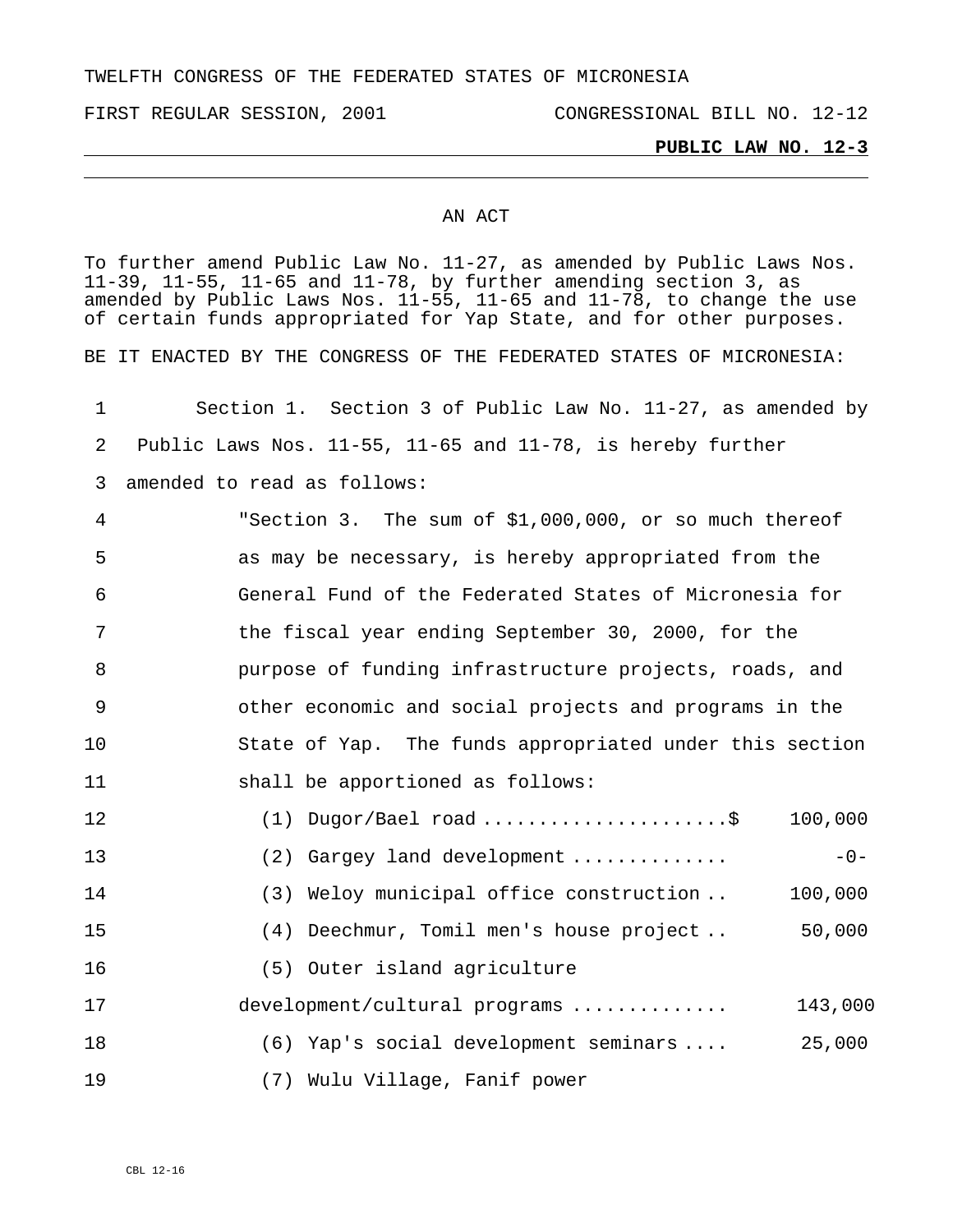| $\mathbf 1$ | and road extension \$                      | 25,000  |
|-------------|--------------------------------------------|---------|
| 2           | (8) Atliw women's community project        | 20,000  |
| 3           | (9) Rumuu lothog men's house project       | 50,000  |
| 4           | (10) V6AI equipment purchase               | 80,000  |
| 5           | (11) Outer island infrastructure           |         |
| 6           | development projects including projects    |         |
| 7           | for outer island communities on Yap        |         |
| 8           | proper (matching funds) PROVIDED THAT      |         |
| 9           | the Department of Finance and              |         |
| 10          | Administration shall allot only            |         |
| 11          | \$50,000 of these funds until such time    |         |
| 12          | as the full amount is available            |         |
| 13          | through recovery of funds previously       |         |
| 14          | allotted in error                          | 270,000 |
| 15          | (12) Yap Delegation Office including       |         |
| 16          | Delegation Office land lease               | 50,000  |
| 17          | (13) Beechial box-culvert bridge           | 30,000  |
| 18          | (14) Scholarship for Yapese for graduate   |         |
| 19          | school studies or studies in high-priority |         |
| 20          | fields, including aviation and civil       |         |
| 21          | engineering. Funds may be used             |         |
| 22          | for transportation expenses of student     |         |
| 23          | to or from place of study                  | 40,000  |
| 24          | (15) Okau village water service extension. | 5,000   |
| 25          | (16) Completion of Ngulu Women's House and |         |